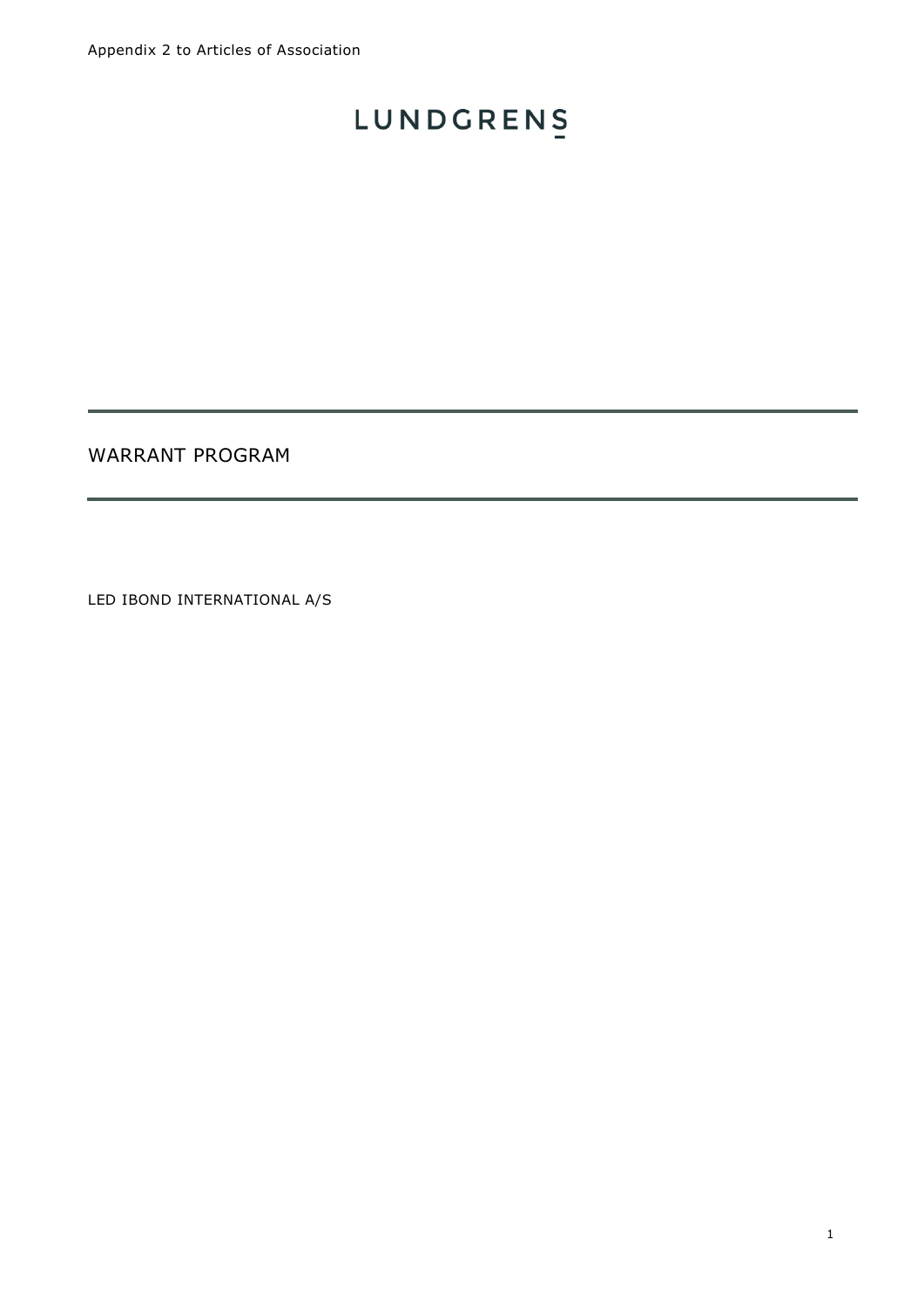#### 1. BESLUTNING

- 1.1 På ekstraordinær generalforsamling i LED iBond International A/S, CVR-nr. 36041609, ("Selskabet") 27. april 2021, blev det besluttet at bemyndige bestyrelsen ("Bestyrelsen") til at udstede warrants ("Warrants") til medarbejdere, direktion og medlemmer af Bestyrelsen (hver for sig en "Indehaver" og samlet "Indehaverne") Selskabet og Selskabets datterselskaber ("Gruppen").
- 1.2 Hver Warrant giver Indehaveren ret til at tegne 20 aktier á nominelt kr. 0,05 i Selskabet på de i dette dokument anførte vilkår ("Warrantprogrammet").
- 1.3 De eksisterende kapitalejere har ikke fortegningsret til Warrants.
- 1.4 Hvis alle Warrants omfattet af Warrantprogrammet udnyttes, giver Warrants Indehaverne ret til at tegne op til 312.660 aktier á kr. nominelt kr. 0,05 i Selskabet.

#### 1. DECISION

- 1.1 At an extraordinary general meeting of LED iBond International A/S, CVR no. 36041609, (the "Company") held on 27 April 2021, it was decided to authorise the board of directors (the "Board of Directors") to issue warrants ("Warrants") to employees, management and members of the Board of Directors (each referred to as "Warrant Holder" and together "Warrant Holders") in the Company and the Company's subsidiaries (the "Group").
- 1.2 Each Warrant entitles the Warrant Holder to subscribe for twenty shares each of nominally DKK 0.05 in the Company on the terms set out in this document ("Warrant Program").
- 1.3 The existing shareholders have no pre-emptive subscription right to the Warrants.
- 1.4 To the extent that the Warrants covered by this Warrant Program are all exercised, the Warrants shall entitle the Warrant Holders to subscribe for up to 312,660 shares each of nominally DKK 0.05 in the Company.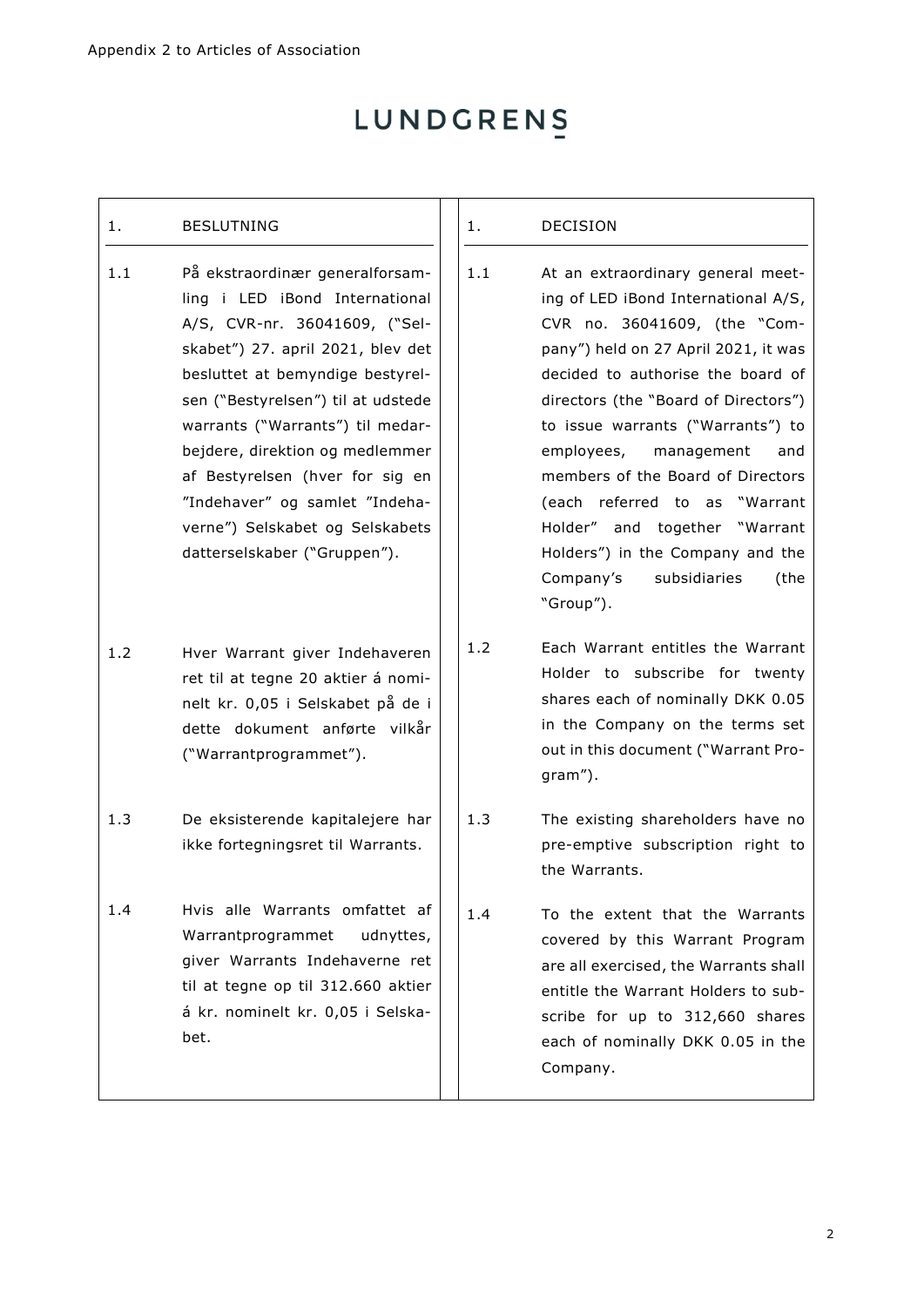- 1.5 Bestyrelsen blev samtidig bemyndiget til at forhøje Selskabets kapital med op til 312.660 aktier á kr. nominelt 0,05, svarende til nominelt kr. 15.633, jf. dog pkt. [8.](#page-6-0)
- 1.6 De eksisterende kapitalejere har ikke fortegningsret til de nye aktier.
- 1.7 Warrants udstedes så vidt muligt i overensstemmelse med Ligningslovens § 7P forudsat, at udstedelse sker til personer omfattet af bestemmelsen og som er underlagt dansk beskatning.
- 1.8 Bestyrelsen har under den givne bemyndigelse vedtaget følgende vilkår for tildeling, modning og udnyttelse af Warrants og de tilhørende forhøjelser af Selskabets kapital.

### 2. TILDELING AF WARRANTS

2.1 Warrants tildeles Indehaveren ved underskrift på et tildelingsbrev ("Tildelingsbrev"). Uanset tildelingen af Warrants følger modning af Warrants det i Warrantprogrammet og de individuelle Tildelingsbreve anførte om modning.

- 1.5 At the same time the Board of Directors was authorised to increase the share capital in the Company with up to 312,660 shares of nominally DKK 0.05, equal to nominally DKK 15,633, cf. though Clause [8.](#page-6-0)
- 1.6 The existing shareholders have no pre-emptive subscription right to the new shares.
- 1.7 To the extent possible, the Warrants are issued in accordance with section 7P of the Danish Tax Assessment Act provided they are issued to persons encompassed by said regulation and who are subject to Danish taxation.
- 1.8 Under the authorisation granted the Board of Directors has determined the following conditions for the grant, vesting and exercise of the Warrants and the corresponding increase of the share capital of the Company.

### 2. GRANT OF WARRANTS

2.1 The Warrants will be granted to the Warrant Holder at the signing of the issued letter of grant ("Letter of Grant"). Regardless of the grant of the Warrants, vesting of the Warrants will follow the vesting schedule set out in this Warrant Program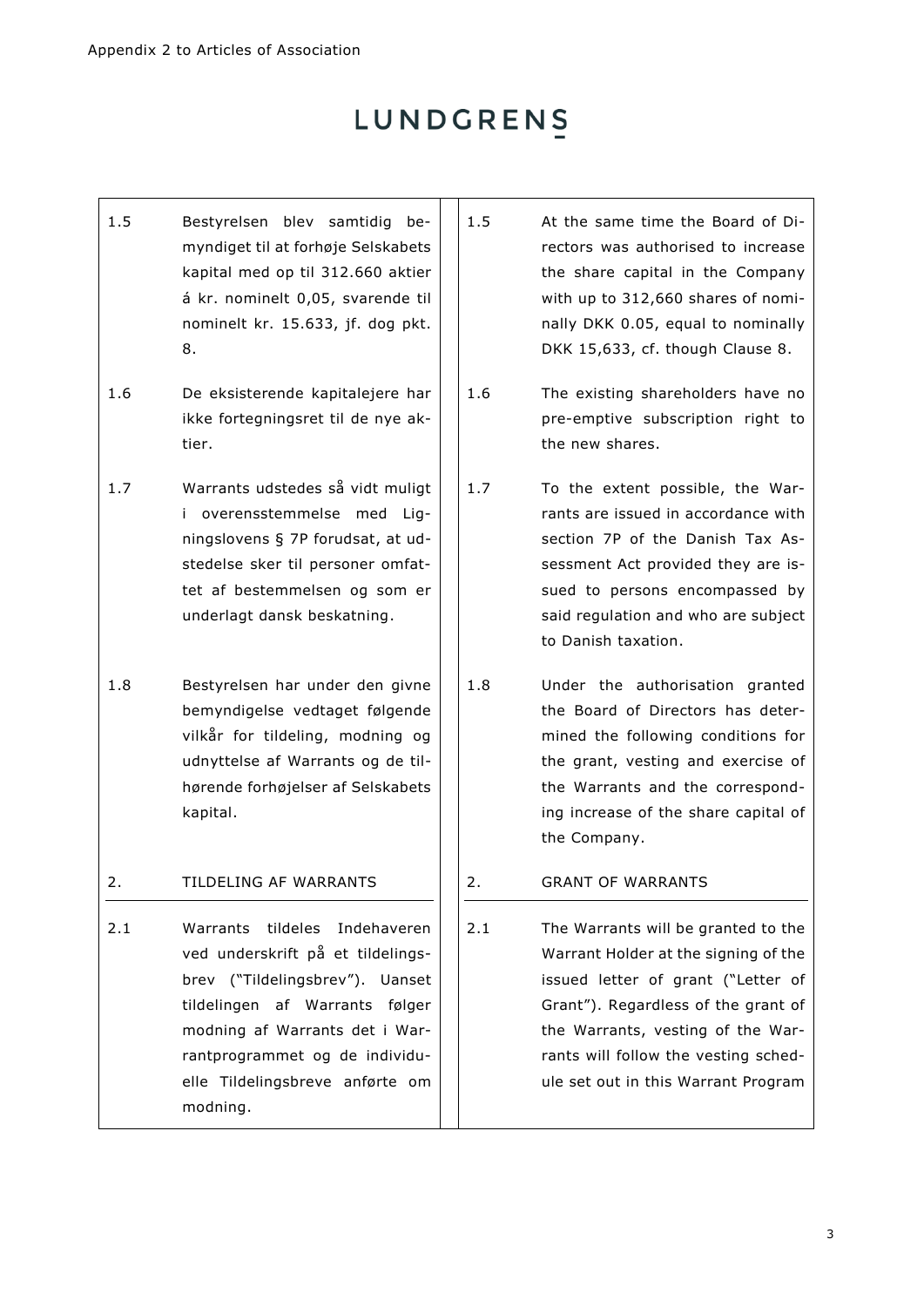<span id="page-3-2"></span><span id="page-3-1"></span><span id="page-3-0"></span>

|       |                                                                                                                                                       |       | in the individual Letter of<br>and<br>Grant.                                                                                                                                       |
|-------|-------------------------------------------------------------------------------------------------------------------------------------------------------|-------|------------------------------------------------------------------------------------------------------------------------------------------------------------------------------------|
| 2.2   | Det totale antal Warrants tildelt<br>hver enkelt Indehaver følger af<br>det individuelle Tildelingsbrev<br>("Totale Antal Warrants").                 | 2.2   | The total number of Warrants<br>granted to each Warrant Holder is<br>stated in the Letter of Grant ("Total<br>Number of Warrants").                                                |
| 2.3   | Der betales ikke vederlag for<br>Warrants.                                                                                                            | 2.3   | No remuneration is paid for the<br>Warrants.                                                                                                                                       |
| 2.4   | Selskabet fører en liste over til-<br>delte Warrants.                                                                                                 | 2.4   | The Company keeps a list of the<br>Warrants granted.                                                                                                                               |
| 3.    | MODNING                                                                                                                                               | 3.    | <b>VESTING</b>                                                                                                                                                                     |
| 3.1   | Warrants uden modning                                                                                                                                 | 3.1   | Warrants without vesting                                                                                                                                                           |
| 3.1.1 | 7.034,40<br>Warrants<br>udstedes<br>uden vilkår om modning og kan<br>således udnyttes umiddelbart ef-<br>ter tildelingen, jf. dog pkt. 4.             | 3.1.1 | 7,034.40 Warrants are issued with-<br>out vesting-requirements and may<br>thus be exercised immediately after<br>being granted, cf. though Clause 4.                               |
| 3.2   | Warrants med modning                                                                                                                                  | 3.2   | Warrants with vesting                                                                                                                                                              |
| 3.2.1 | 8.598,60 Warrants modner over<br>12 til 36 måneder med 1/12 til<br>1/36 pr. måned i henhold til vil-<br>kårene i de individuelle Letters of<br>Grant. | 3.2.1 | 8,598.60 Warrants shall be vested<br>over a period of 12 to 36 months<br>with $1/12$ to $1/36$ per month ac-<br>cording to the terms set out in the<br>individual Letter of Grant. |
| 3.2.2 | Modning stopper ved ophør af In-<br>dehaverens ansættelse i/tilknyt-<br>ning til Gruppen.                                                             | 3.2.2 | Vesting will seize upon termination<br>of the Warrant Holder's employ-<br>ment/affiliation with the Group.                                                                         |
| 4.    | UDNYTTELSE AF WARRANTS                                                                                                                                | 4.    | <b>EXERCISE OF WARRANTS</b>                                                                                                                                                        |
| 4.1   | Indehaveren kan udnytte (mod-<br>nede) Warrants i den periode på                                                                                      | 4.1   | The Warrant Holder may exercise<br>the (vested) Warrants during a                                                                                                                  |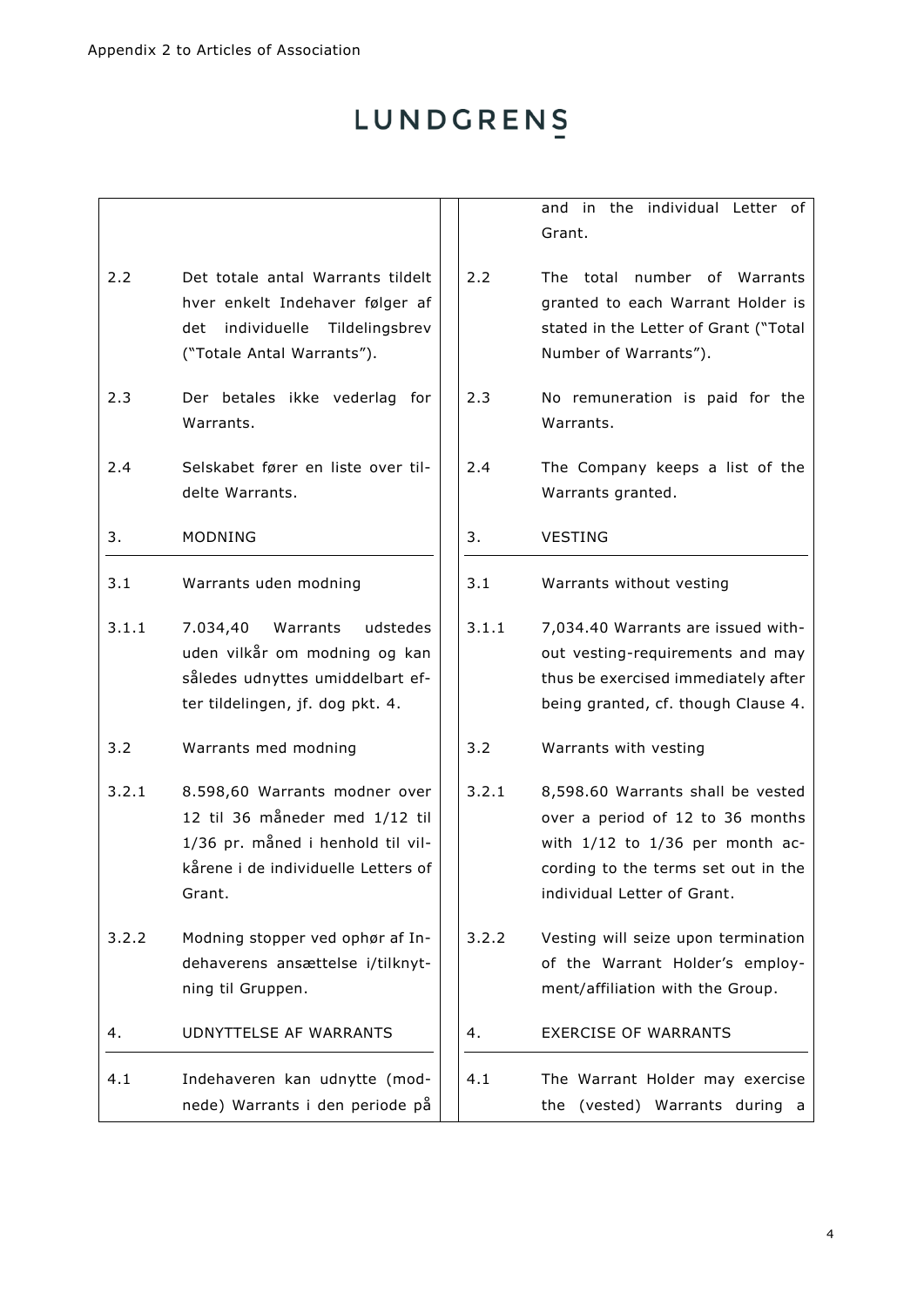- tre (3) uger efter offentliggørelse af Selskabets årsrapport, halvårsregnskab og kvartalsregnskab ("Udnyttelsesvinduet"). Udnyttelsesvinduet kan ændres af Bestyrelsen med forudgående skriftligt varsel.
- 4.2 Indehaveren kan udnytte Warrants indtil tre (3) år efter i) tildeling af Warrants iht. pkt. [3.1.1](#page-3-1) og ii) efter modning for Warrants iht. pkt. [3.2.1](#page-3-2), ("Udnyttelsesperioden").
- 4.3 Minimum antal Warrants, som kan udnyttes as gangen er 300 svarende til 6.000 aktier.
- 4.4 Warrants, som ikke er udnyttet indenfor Udnyttelsesperioden, bortfalder uden varsel eller kompensation ved udløbet af Udnyttelsesperioden.

### 5. UDNYTTELSESPRIS

- 5.1 Hver Warrant giver Indehaveren en ret men ikke en pligt til at tegne tyve aktier á nominelt kr. 0,05 i Selskabet svarende til nominelt kr. 1 til en pris på kr. 162 pr. nominelt kr. 1 ("Udnyttelsesprisen").
- 5.2 Udnyttelsesprisen kan reguleres iht. pkt. [8.](#page-6-0)

period of three (3) weeks following publication of the Company's annual, semi-annual and quarterly reports (the "Exercise Window"). The Exercise Window may be amended by prior written notice from the Board of Directors.

- 4.2 The Warrant Holder may exercise Warrants until three (3) years after i) grant for Warrants under Clause [3.1.1](#page-3-1) and ii) after vesting for Warrants under Clause [3.2.1,](#page-3-2) ("Exercise Period").
- 4.3 Minimum number of Warrants to be exercised at one time is 300 which equals 6,000 shares.
- 4.4 Warrants that are not exercised within the Exercise Period shall immediately lapse without further notice or compensation upon the expiry of the Exercise Period.
- <span id="page-4-0"></span>5. EXERCISE PRICE
- 5.1 Each Warrant entitles, but does not obligate, the Warrant Holder to subscribe for twenty shares of nominally DKK 0.05 in the Company, equal to nominally DKK 1, at a price of DKK 162 per nominal DKK 1 ("Exercise Price").
- 5.2 The Exercise Price may be regulated as specified in Clause [8.](#page-6-0)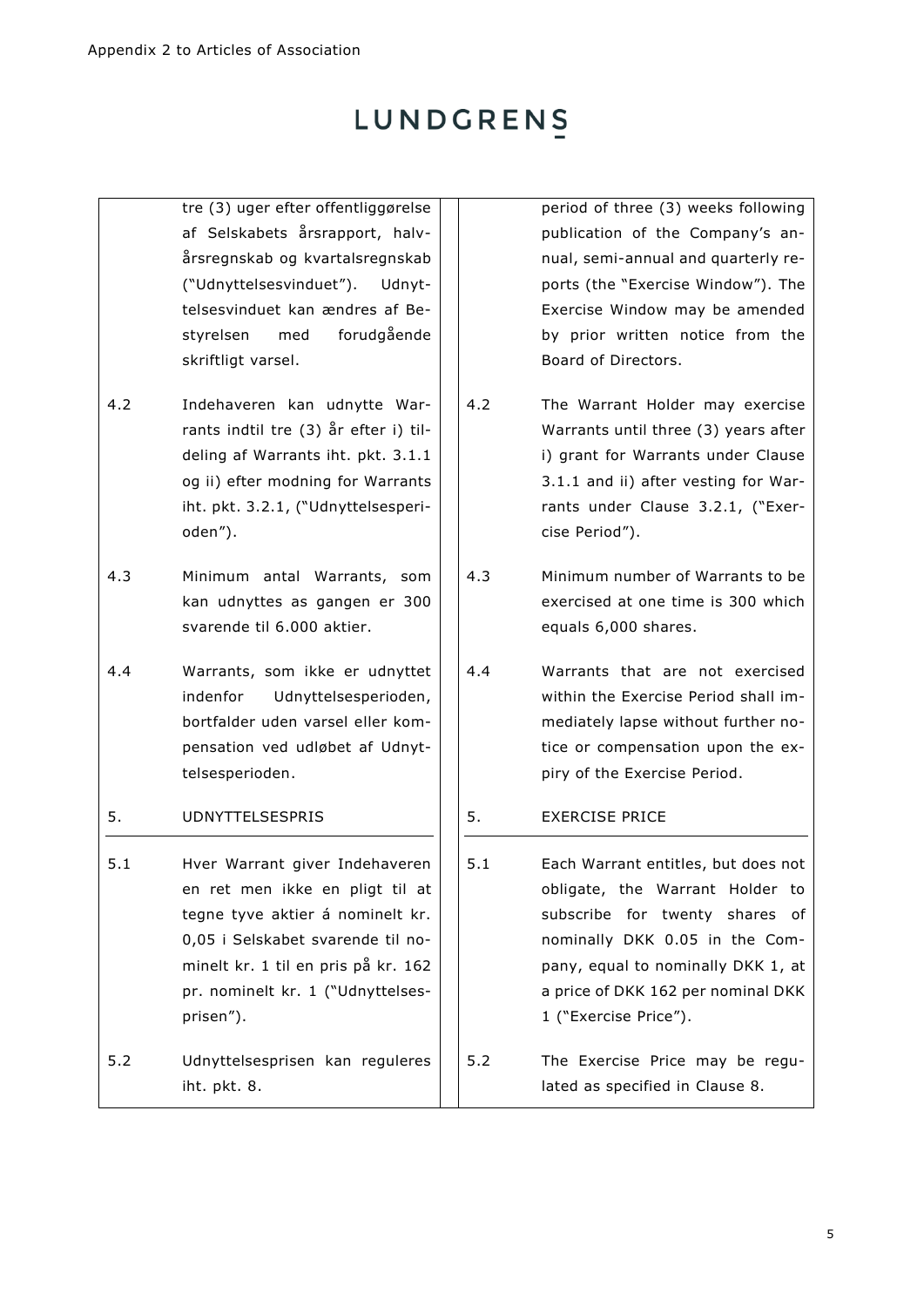### 6. PROCEDURE VED UDNYTTELSE AF WARRANTS

6.1 Hvis Indehaveren beslutter at udnytte Warrants helt eller delvist, skal Indehaveren give skriftlig meddelelse om udnyttelse ("Udnyttelsesmeddelelsen") til Selskabet. Udnyttelsesmeddelelsen skal være underskrevet af Indehaveren og skal specificere antallet af Warrants Indehaveren ønsker at udnytte.

6.2 Udnyttelsesmeddelelsen skal være modtaget af Selskabet senest kl. 15 (dansk tid) på den sidste dag i Udnyttelsesperioden.

- 6.3 Senest samtidig med Udnyttelsesmeddelelsen til Selskabet, skal Indehaveren betale Tegningsbeløbet (som defineret nedenfor) til en bankkonto specificeret af Selskabet.
- 6.4 Tegningsbeløbet beregnes som Udnyttelsesprisen, som specificeret i pkt. [5,](#page-4-0) multipliceret med det nominelle tegningsbeløb.

6.5 I fortsættelse af hvert Udnyttelsesvindue er Selskabet ansvarlig for at registrere kapitalforhøjelsen hos Erhvervsstyrelsen, og for at udstedelsen af nye aktier sker korrekt, ligesom Selskabets 6. PROCEDURE FOR EXERCISE OF WARRANTS

- 6.1 If the Warrant Holder decides to exercise the Warrants in full or partially, the Warrant Holder must give a written exercise notice ("Exercise Notice") to the Company. The Exercise Notice shall be duly signed by the Warrant Holder and specify the number of Warrants, the Warrant Holder wishes to exercise.
- 6.2 The Exercise Notice must be received by the Company no later than 3 pm (Danish time) on the last day in the Exercise Period.
- 6.3 No later than when providing the Exercise Notice to the Company, the Warrant Holder shall pay the Subscription Amount (as defined below) to a bank account specified by the Company.

6.4 The Subscription Amount is calculated as the Exercise Price, as specified in Clause [5,](#page-4-0) multiplied by nominal amount subscribed for.

6.5 In continuation of each Exercise Window the Company is responsible for registering the capital increase with the Danish Business Authority, and that the issuance of the new shares is handled correctly as well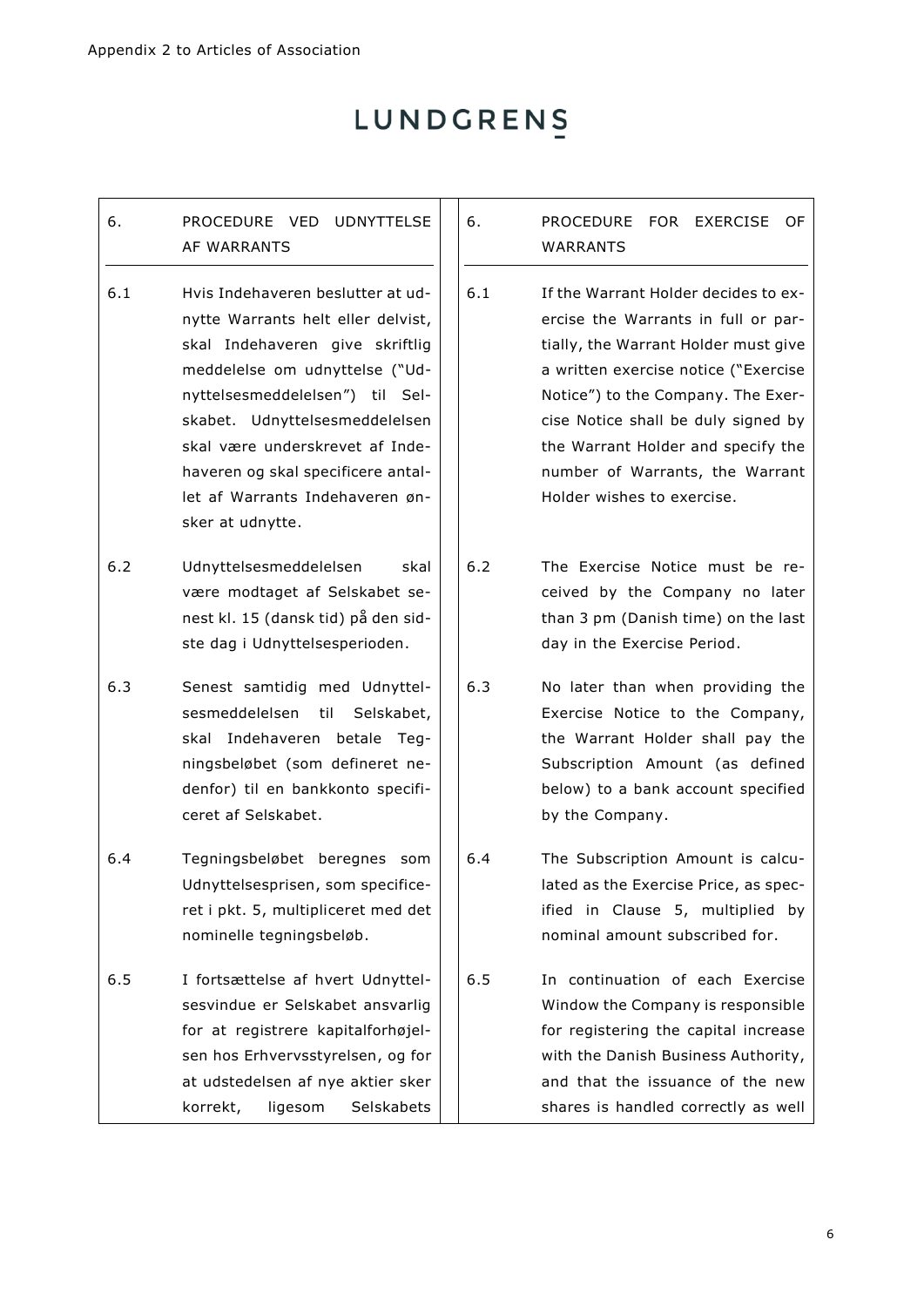ejerbog skal opdateres uden unødigt ophold.

### 7. TERMINATION OF EMPLOY-MENT/TILKNYTNING

- 7.1 Hvis Indehaverens ansættelse eller tilknytning som medlem af Bestyrelsen i Gruppen ophører, uanset grunden hertil, beholder Indehaveren retten til alle Warrants, som er modnede på den sidste dag af Indehaverens opsigelsesperiode/tilknytning til Gruppen.
- 8. ÆNDRING I SELSKABETS KAPITAL
- 8.1 I tilfælde af ændringer i Selskabets kapital (inkl. kapitalforhøjelse eller -nedsættelse, udstedelse af warrants eller konvertible lån, fusion eller spaltning) sker der ikke ændringer i Udnyttelsesprisen Price og/eller antallet af aktier, som kan tegnes ved udnyttelse af Warrants.
- 8.2 I tilfælde af fusion, spaltning eller tilsvarende er Indehaveren forpligtet til at acceptere fornødne ændringer i Warrantprogrammets vilkår til gengæld for en tilsvarende plan eller kompensation

as having the Company's shareholders' register updated without undue delay.

7. TERMINATION OF EMPLOY-MENT/AFFILIATION

- 7.1 If the Warrant Holder's employment or affiliation as member of the Board of Directors with the Group terminates, regardless of the reason for the termination, the Warrant Holder retains all Warrants which have vested on the last day of the Warrant Holder's notice period/affiliation with the Group.
- <span id="page-6-0"></span>8. CHANGES IN THE COMPANY'S CAP-ITAL STRUCTURE
- 8.1 In case of changes in the Company's capital structure (including capital increase or decrease, issue of warrants or convertible loans, liquidation, merger or demerger) the Exercise Price and/or the number of shares to be subscribed for upon exercise of the Warrants shall not be adjusted.
- 8.2 In the event of a merger, a demerger or a similar event, the Warrant Holder is obligated to accept any necessary changes in the terms of the Warrant Program in return for a corresponding plan or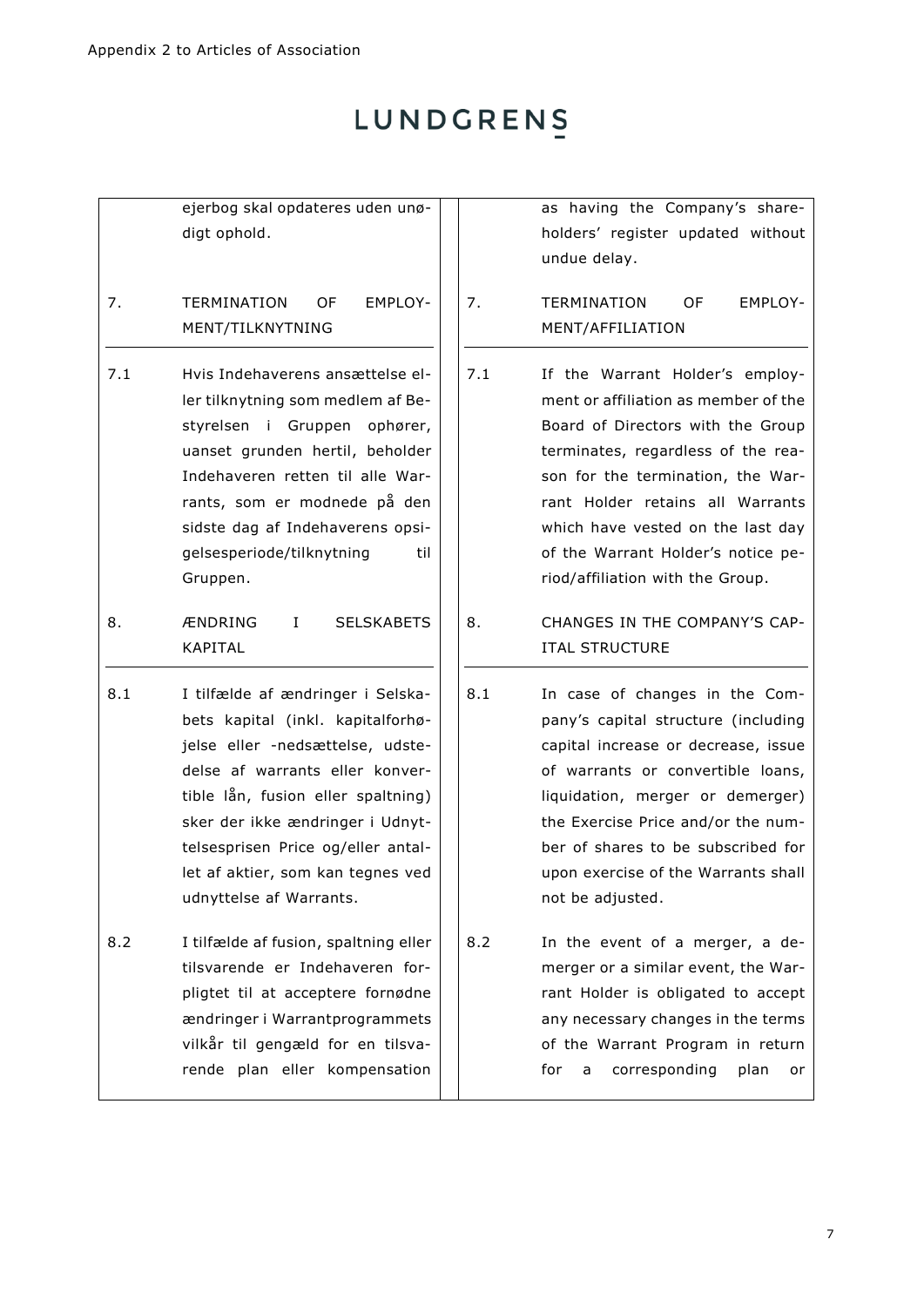med samme værdi for Indehaveren.

- 9. SKAT
- 9.1 De skatteretlige konsekvenser for Indehaveren i forbindelse med tildeling eller udnyttelse af Warrants, er udelukkende Indehaverens ansvar og uden betydning for Selskabet.

10. RET TIL OVERDRAGELSE

- 10.1 Warrants er personlige for Indehaveren og kan ikke gøres til genstand for overdragelse, pantsætning, udlæg eller tilsvarende. Det er således kun den person, til hvem Warrants oprindeligt blev tildelt, som kan udnytte Warrants.
- 10.2 Uanset det i pkt. [10.1](#page-7-0) anførte, kan Indehaveren overdrage Warrants til et selskab, som 100% ejet og kontrolleret af Indehaveren, forudsat det 100% ejede og kontrollerede selskab accepterer Warrantprogrammet.

11. MEDDELELSER

11.1 Enhver meddelelse fra Indehaveren til Selskabet vedrørende alle forhold, inkl. Udnyttelsesmeddelelsen, i Warrantprogrammet skal være skriftlig.

compensation with the same value for the Warrant Holder.

- 9. TAX
- 9.1 Any tax implications for the Warrant Holder resulting from granting or exercising the Warrants, is the sole responsibility of the Warrant Holder and of no concern to the Company.

### 10. RIGHT TO DISPOSAL

- <span id="page-7-0"></span>10.1 The Warrants are personal to the Warrant Holder and cannot be made subject of any assignment, pledging, mortgaging or similar. Accordingly, only the person to whom the Warrants were originally granted may exercise the Warrants.
- 10.2 Notwithstanding Clause [10.1](#page-7-0) above, the Warrant Holder may transfer the Warrants to a company 100% owned and controlled by the Warrant Holder, provided that such 100% owned and controlled company accepts this Warrant Program.

### 11. NOTICES

11.1 Any communication by the Warrant Holder to the Company regarding all matters, including Exercise Notice, in this Warrant Program shall be in writing.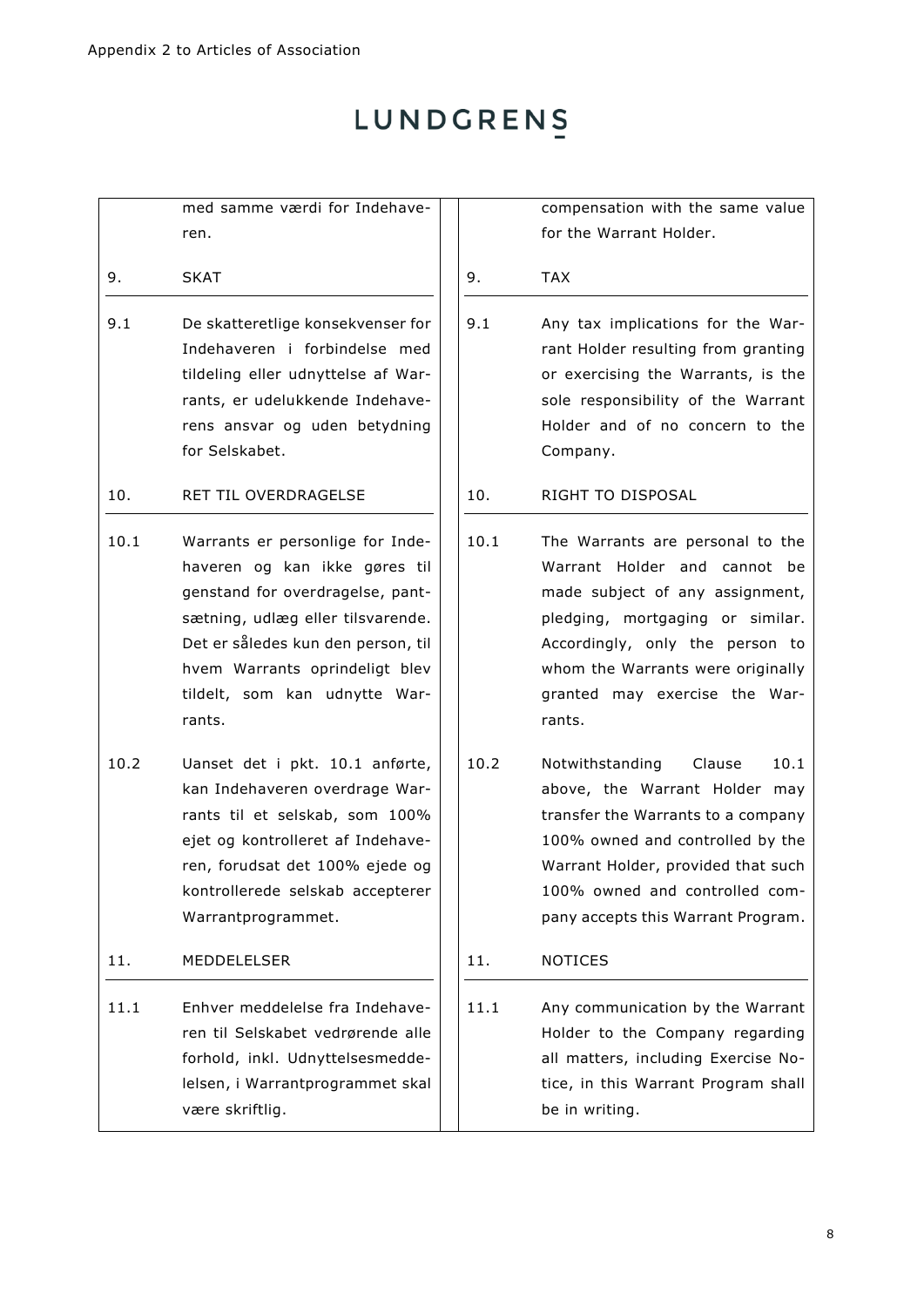11.2 Alle meddelelser til Indehaveren vedrørende Warrantprogrammet skal adresseres til Indehaverens e-mailadresse, hvilket skal forstås som den e-mailadresse, Indehaveren senest har oplyst Selskabet om.

### 12. VILKÅR FOR UDSTEDTE AKTIER

- 12.1 Følgende skal gælde for nye aktier, som udstedes ved udnyttelse af Warrants i Warrantprogrammet:
	- der kan ikke ske delvis indbetaling;
	- de nye aktier giver ejeren retten til at modtage udbytte for indeværende regnskabsår såvel som andre rettigheder i Selskabet på samme vilkår som eksisterende aktionærer fra udstedelsesdagen;
	- Warrants og de aktier, som tegnes i forbindelse hermed – tegnes uden fortegningsret for Selskabet eksisterende aktionærer;
	- de nye aktier giver ikke indehaveren særlige rettigheder;
- 11.2 All communications to the Warrant Holder regarding matters in this Warrant Program shall be addressed to the Warrant Holder's email address, meaning the most recently e-mail address notified to the Company.
- 12. TERMS OF THE ISSUED SHARES
- 12.1 The following shall apply for the new shares issued in connection with the exercise of Warrants covered by this Warrant Program:
	- the payment of the new shares cannot be done in part;
	- that the new shares will confer upon the holder the right to receive dividends for the current financial year on equal terms with the existing shareholders as well as other rights in the Company as from the date of the shares are issued;
	- the Warrants  $-$  and the shares subscribed for in relation hereto – are subscribed for without preemptive rights for the Company's shareholders;
	- the new shares will not confer any special rights or privileges on the holders;